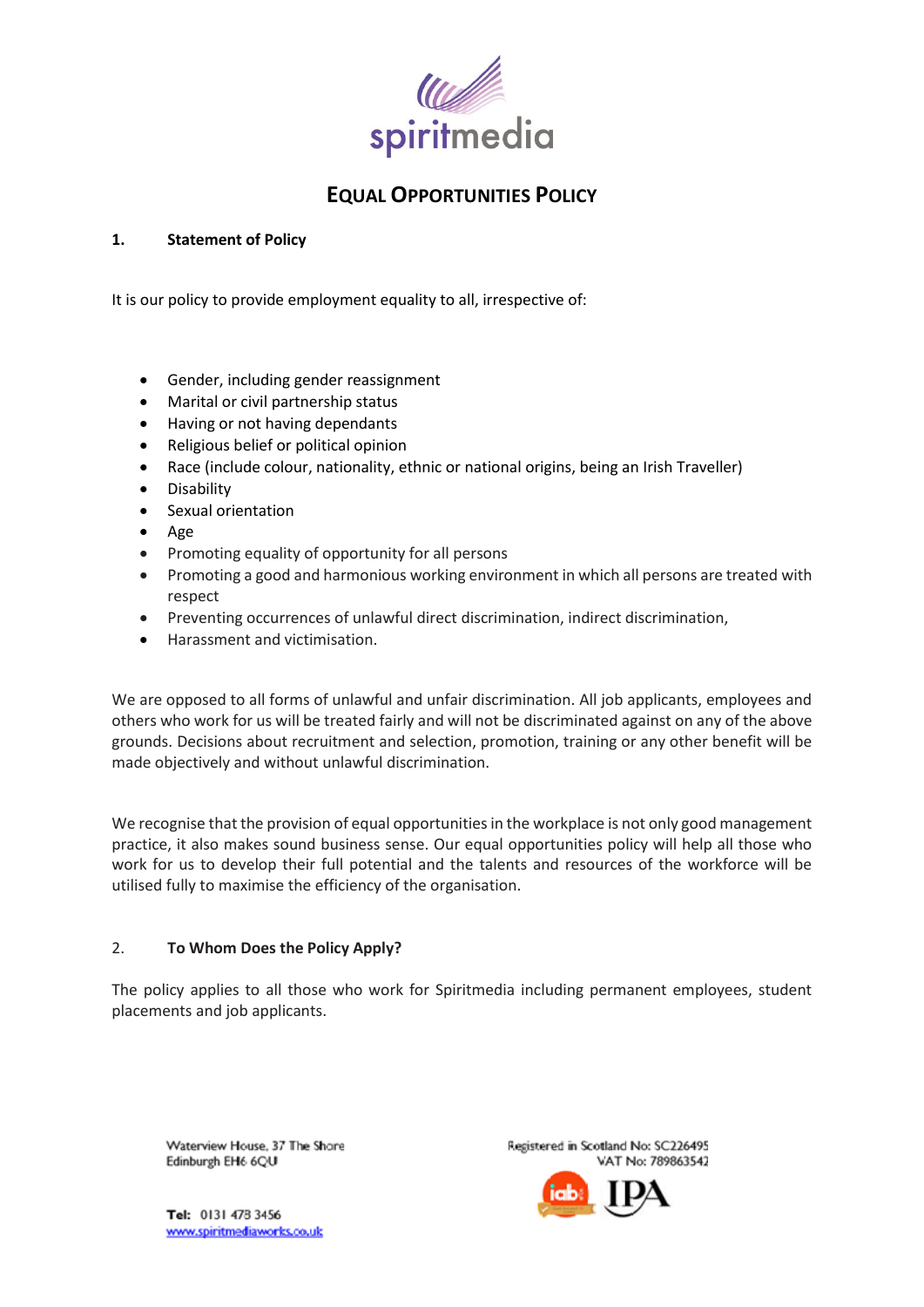

#### . **Equality Commitments**

We are committed to:

- Fulfilling all our legal obligations under the equality legislation and associated codes of practice
- Complying with our own equal opportunities policy and associated policies
- Taking lawful affirmative or positive action, where appropriate
- Regarding all breaches of equal opportunities policy as misconduct which could lead to disciplinary proceedings

### 4. **Implementation**

The managing partners have specific responsibility for the effective implementation of this policy. Each employee also has responsibilities and we expect all our employees to abide by the policy and help create the equality environment which is its objective.

In order to implement this policy we shall:

- Communicate the policy to employees, job applicants and relevant others (such as temporary staff or student work placements)
- Incorporate specific and appropriate duties in respect of implementing the equal opportunities policy into job descriptions and work objectives of all staff
- Provide equality training and guidance as appropriate, including training on induction and management courses
- Ensure that those who are involved in assessing candidates for recruitment or promotion will be trained in nondiscriminatory selection techniques
- Incorporate equal opportunities notices into general communications practices (e.g. intranet)
- Obtain commitments from other persons or organisations such as subcontractors or agencies that they too will comply with the policy in their dealings with our organisation and our workforce
- Ensure that adequate resources are made available to fulfil the objectives of the policy.

#### **5. Monitoring and Review**

We will establish appropriate information and monitoring systems to assist the effective implementation of our equal opportunities policy.

The effectiveness of our equal opportunities policy will be reviewed regularly and action taken as necessary.

Waterview House, 37 The Shore Edinburgh EH6 6QU

Registered in Scotland No: SC226495 VAT No: 789863542



Tel: 0131 478 3456 www.spiritmediaworks.co.uk